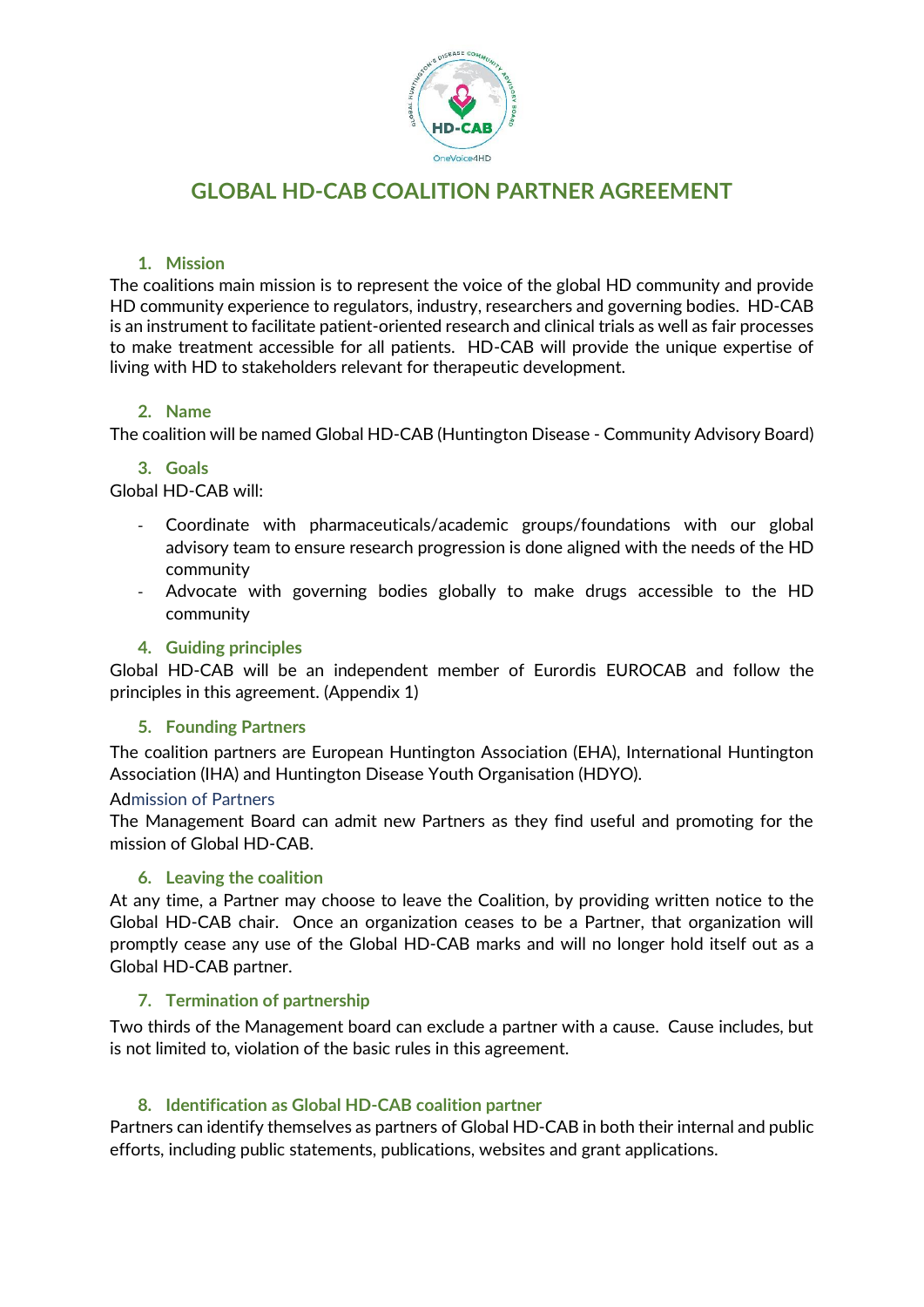# **9. Public statements**

Partners may not make any statement on policy, partisan politics or practice that may be interpreted as a statement from any other Partner of the Coalition as a whole. Partners will not use the Global HD-CAB Marks (defined below) in such a way as to give the impression that any other Partner of the Coalition as a whole is making any statement on policy, partisan politics or practice.

## **10. Use by Partners of the Global HD-CAB Name and Logo**

Partners may use the Global HD-CAB logo, name and other designs (collectively, the Global HD-CAB marks) in accordance with this agreement. In order to protect and maximize the value of the Global HD-CAB Marks to all, Partners will comply with the following provisions:

- **Form:** Partners will only use the Global HD-CAB marks in the form provided to them by Global HD-CAB. Partners will not combine the Global HD-CAB Marks with any other trademark, word, symbol, letter, design, or mark.
- **No confusion**: Partners will not use the Global HD-CAB marks as part of their organizational or service name or Internet domain or style. Partners will not use the Global HD-CAB marks in such a way as to give the impression that the Global HD-CAB marks are their property.
- **No Disparagement**: Partners will not use any Global HD-CAB marks in connection with any activity that disparages Global HD-CAB, damages the goodwill associated with Global HD-CAB or is in a context that is otherwise inconsistent with the coaltions values and mission.

## **11. Management**

Each partner appoints one person to represent their respective association in the Management board.

The partners will share the responsibility of chairing the Management Board by having the chair rotate among them in the following order: EHA, IHA, HDYO.

A Partner can refrain from taking on the chair responsibilities for any reason. The chair then goes to next Partner in accordance with the above listed order.

The chairperson serves for a period of 2 years.

Management board meets at a frequency they find adequate, but at a minimum of 3 annual meetings, in person or online.

The CAB members appoint a representative to sit in the Management board for a period of 2 years

Management board ensure that the Coalition is fulfilling its mission and is growing to be a stronger and more influential group. To that end the Management board is responsible for:

- Making decisions about Partnership
- Oversee the Global HD-CAB daily governance
- Supporting the Operational team in strengthening the Coalition mission, strategic plan, programs and resource development.